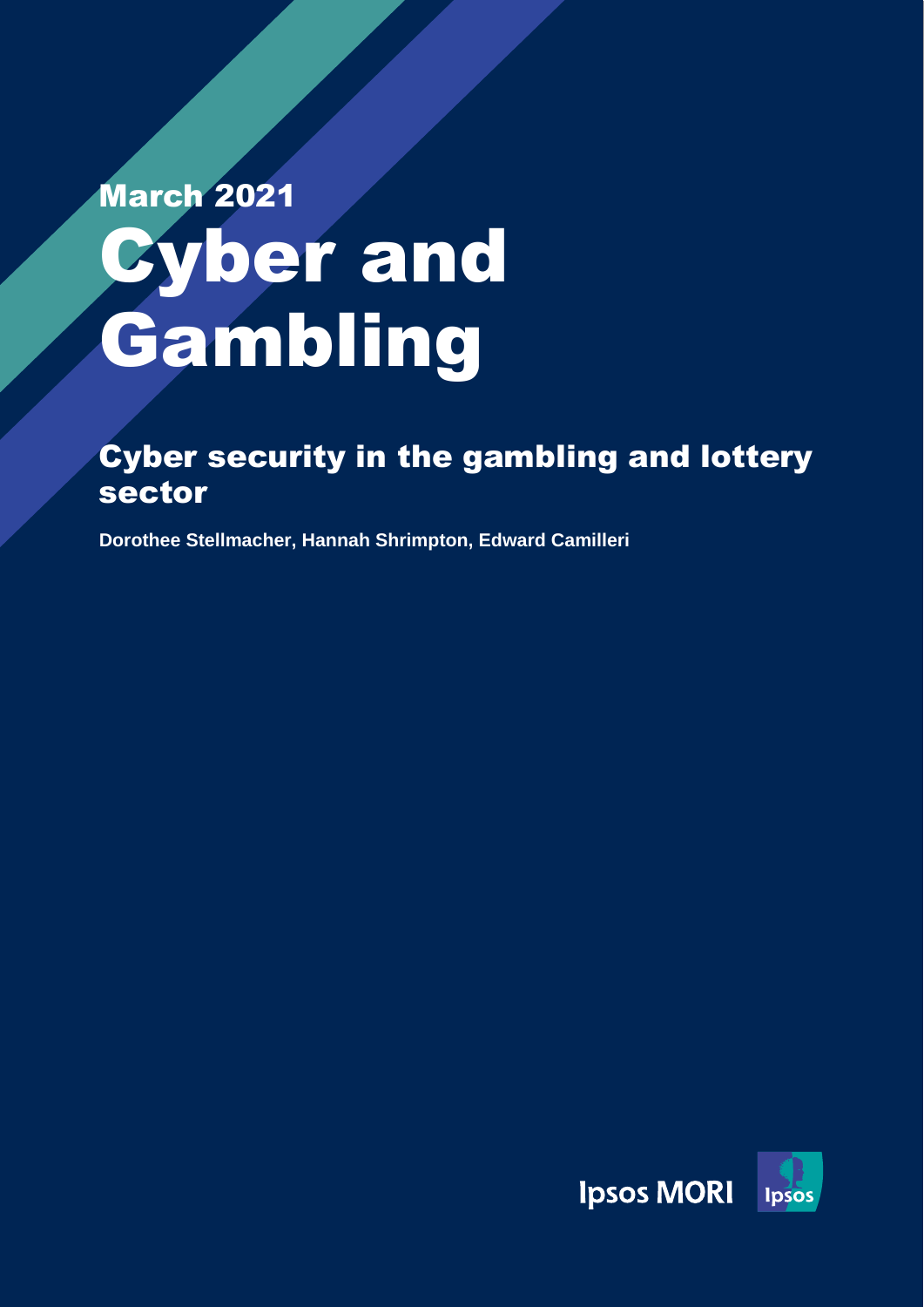the control of the control of the found at http://www.ipsos-mori.com/terms. © NCSC 2021<br>December 2014 - Andre Control of the Control of the Control of the Control of the Control of the Control of th This work was carried out in accordance with the requirements of the international quality standard for Market Research, ISO 20252, and with the Ipsos MORI Terms and Conditions which can<br>be found at http://www.ipsos-mori.c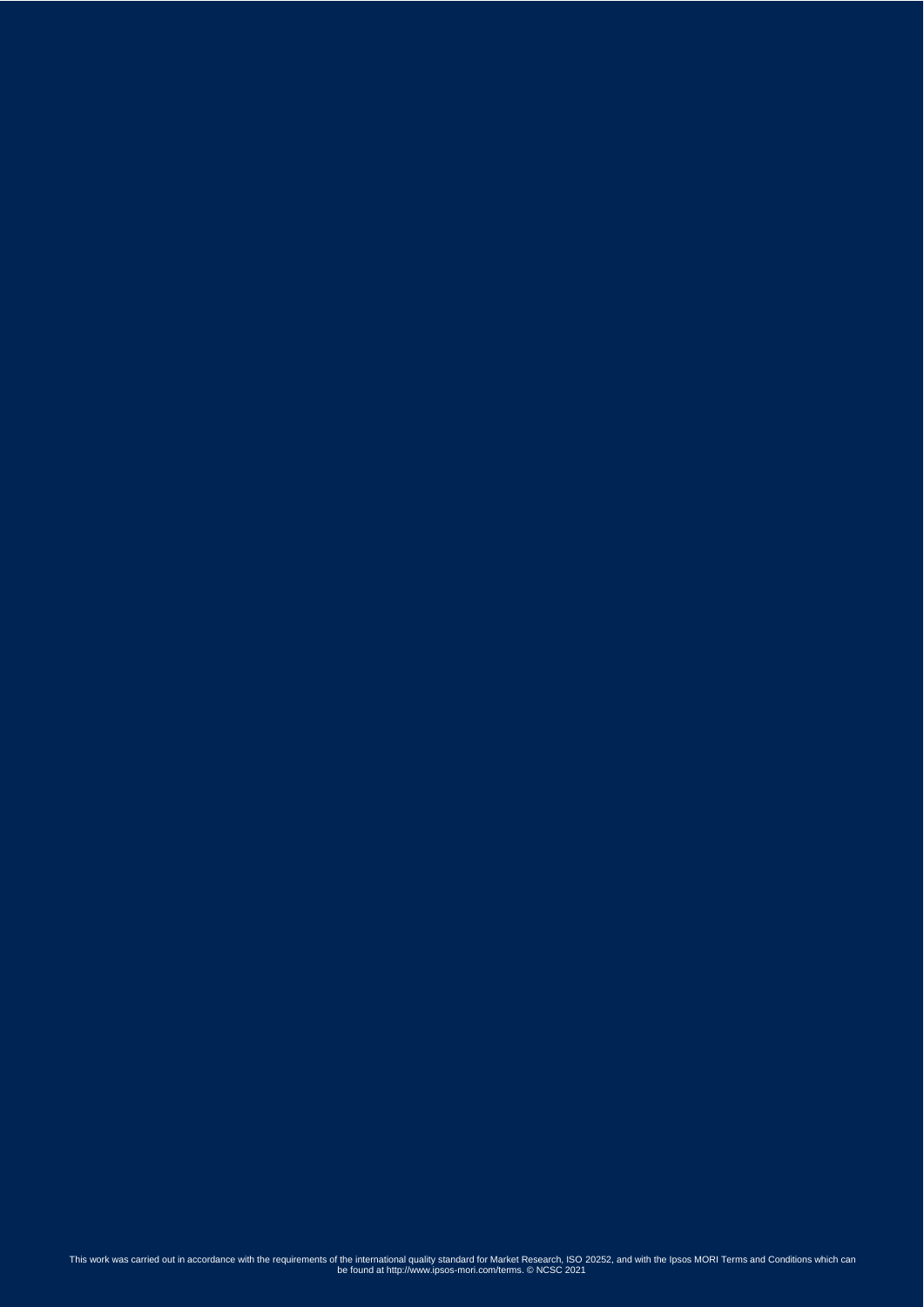### **Contents**

| 4.1 |  |
|-----|--|
| 4.2 |  |
| 4.3 |  |
| 4.4 |  |
| 4.5 |  |
|     |  |
|     |  |
|     |  |
|     |  |
|     |  |
|     |  |
|     |  |
|     |  |
|     |  |
|     |  |
|     |  |
|     |  |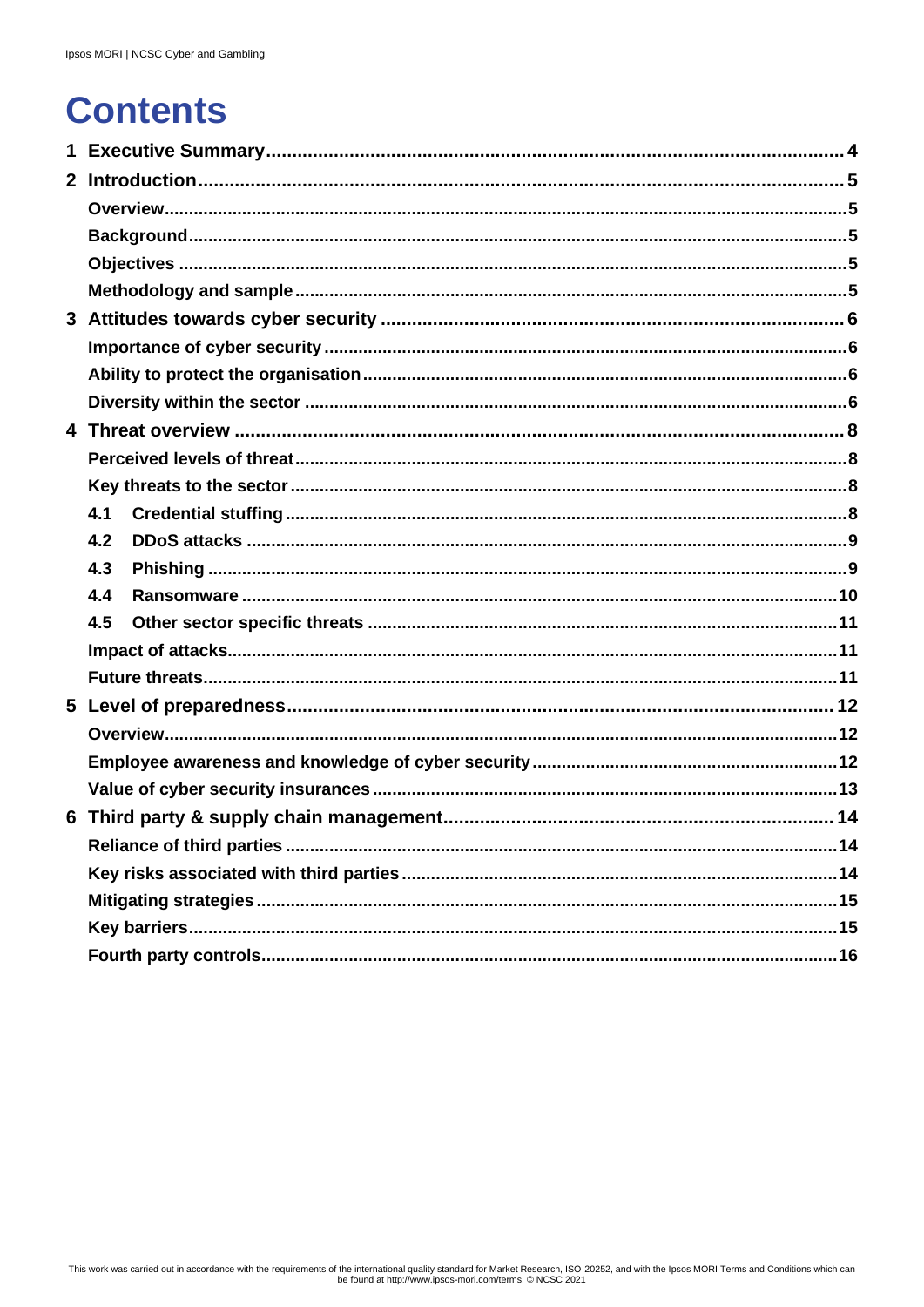### <span id="page-3-0"></span>**1 Executive Summary**

The **National Cyber Security Centre (NCSC)** commissioned **Ipsos MORI** to conduct a mixed-method study into **cyber security practices within the gambling and lottery sector in the UK.**

Key findings set out in this report include:

- **Attitudes towards cyber security: Stakeholders generally felt that cyber security is an important function and a high priority within the UK gambling and lottery sector.** 
	- − However, some stakeholders felt that cyber security was not always seen as important as commercial priorities. Having board-level buy-in was seen as key to instilling a more deeprooted cyber security mind-set across organisations.
	- − Stakeholders generally felt they had the right employees and skills within their organisation but acknowledged the sector-wide difficulties around recruitment and retention of staff.
	- − Stakeholders did not feel that gender diversity has been achieved within the sector. This was felt to be due to a combination of a general lack of women within tech/IT as well as the sector being very male dominated.
- **Threat overview: The majority of stakeholders indicated they suffered some kind of cyber incident within the last 12-months** but none of the attacks were seen as substantial or as having long-term impacts on their organisations.
	- − The Coronavirus (COVID-19) pandemic led to a temporary increase in attacks in early 2020 but stakeholders did not feel that it altered overall threat levels.
	- − The most commonly reported attacks were: credential stuffing, DDoS and phishing attacks. Stakeholders flagged ransomware as a key threat to the sector, with attacks becoming more sophisticated and targeted.
- **Preparedness: Stakeholders overall felt well prepared to deal with cyber attacks and felt that employee awareness and knowledge of cyber security was good.** This seems to be the result of ongoing training and awareness raising efforts as well as the development of easy-to-use reporting tools.
	- − Cyber security insurance was seen as a useful tool in protecting their organisation against financial harm caused by cyber attacks.
- **Third party and supply chain management: Most of the organisations relied heavily on a number of third-parties**, especially if the underlying betting or gaming services are delivered by third parties, although some tried to limit their reliance by keeping as much as possible in house.
	- − Stakeholders were aware of third-party risks and cited a number of controls their organisations had in place to mitigate against them. There were mixed views regarding the levels of awareness among senior management of the risks associated with third parties.
	- − Third party controls usually did not extend to fourth parties or the supply chain.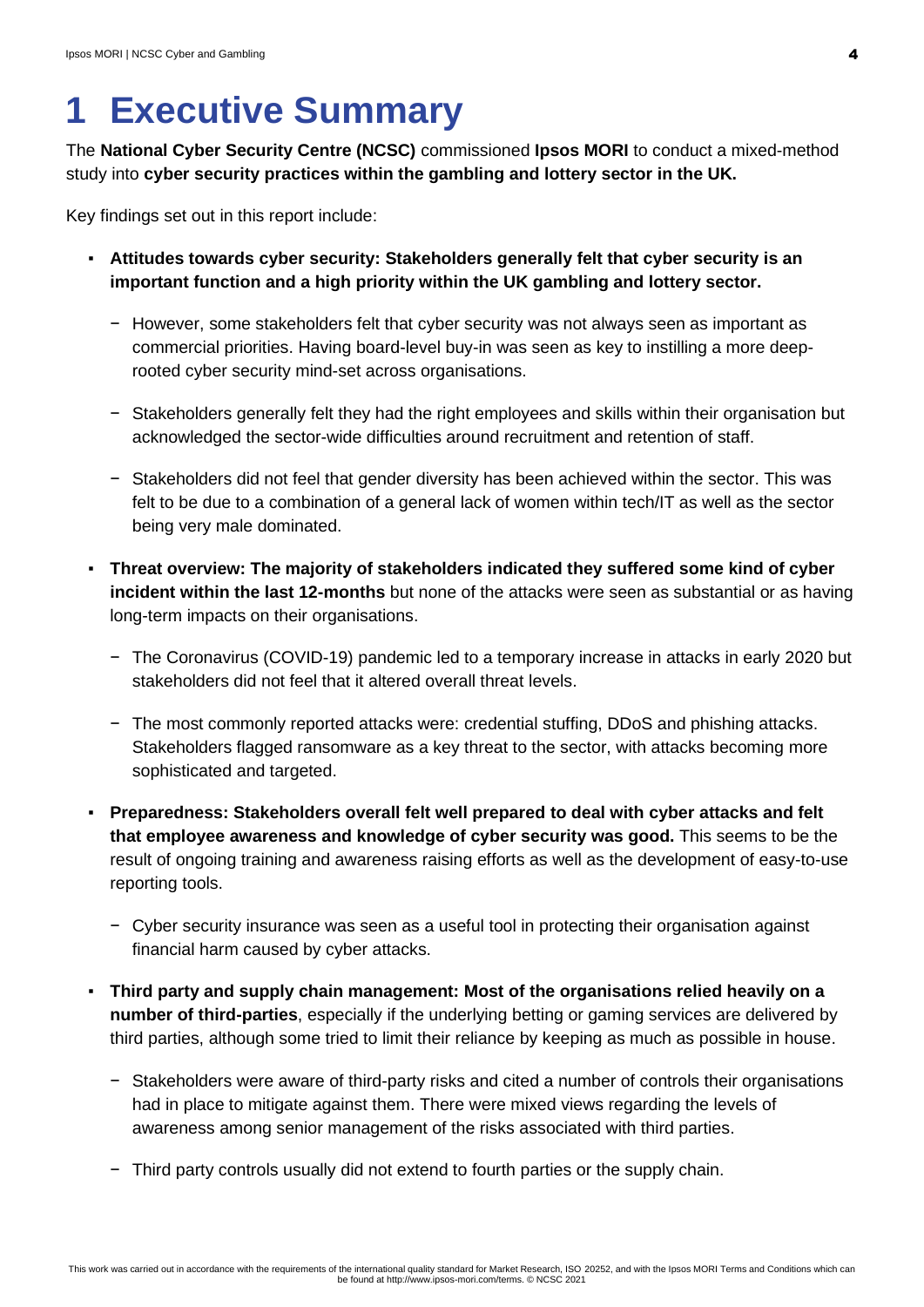## <span id="page-4-0"></span>**2 Introduction**

#### <span id="page-4-1"></span>**Overview**

The **National Cyber Security Centre (NCSC) commissioned Ipsos MORI** to conduct a mixed-method study into **cyber security practices within the gambling and lottery sector in the UK**. Fieldwork was conducted in February – March 2021 and consisted of 1-hour in-depth telephone **interviews with eight senior cyber security professionals** from some of the largest gambling and lottery organisations, as well as an **online survey**.

#### <span id="page-4-2"></span>**Background**

**The UK gambling sector is worth over £14 billion and employs over 46,000 people**; in total contributing £2.3 billion towards the UK GDP<sup>1</sup>. Gambling is a common leisure activity with around 32% of the population gambling weekly and in 2018, there were 36.6 million active customers on web-based betting sites. However, the sector comes with its unique problems and associated risks especially around addiction; in 2019/20, there were over 280,000 problem gamblers identified but only 3% were said to be getting treatment or help<sup>2</sup>. Furthermore, as more of the industry's commerce is conducted online (currently around £4.7 billion of the overall gross gaming yield comes from online gambling<sup>3</sup>) the risk of cyber crime has increased. **The research undertaken by Ipsos MORI will inform how the gambling and lottery sector is protecting itself against cyber crime**.

#### <span id="page-4-3"></span>**Objectives**

The overarching objective for this research is to explore **the UK gambling and lottery industries key cyber threats and how it deals with cyber security**.

#### <span id="page-4-4"></span>**Methodology and sample**

Qualitative insights were collected from in-depth interviews with Chief Information Security Officers (CISOs) and other senior level executives responsible for the development and implementation of cyber security measures. This was supplemented by quantitative data from an open-link online survey that was pushed out via the Gambling Commission and other industry bodies<sup>4</sup>.

**The report will focus predominantly on findings from the qualitative interviews.** 

<sup>1</sup> https://www.statista.com/topics/3400/gambling-industry-in-the-united-kingdom-uk/

<sup>2</sup> https://www.begambleaware.org/media/2289/annual-stats-2019-20.pdf

<sup>3</sup> https://www.itgovernance.co.uk/gambling-cyber security

<sup>4</sup> Please note that due to the overall small sample of nine respondents, findings from the online survey can only be reported as fractions and are indicative only.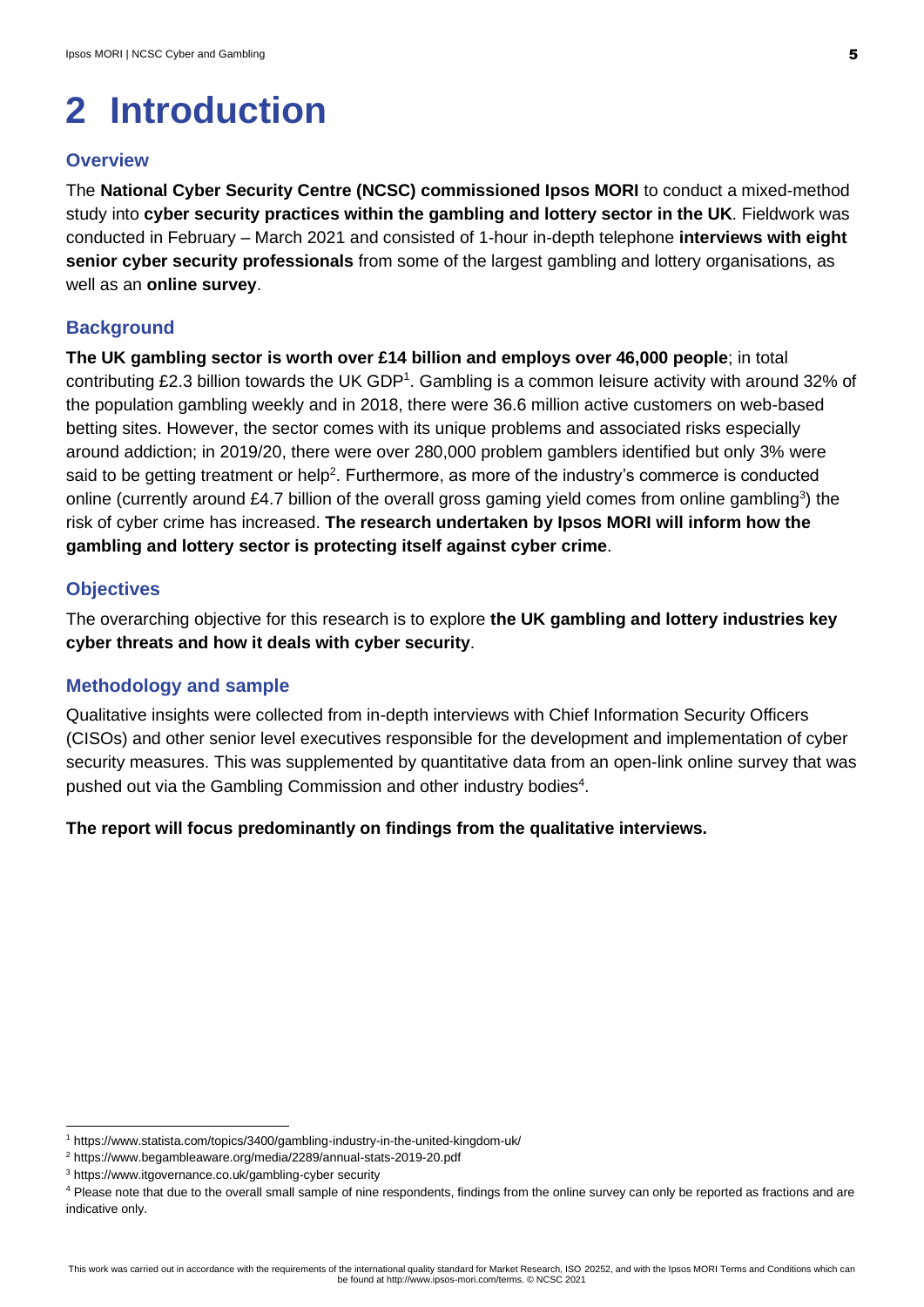### <span id="page-5-0"></span>**3 Attitudes towards cyber security**

#### <span id="page-5-1"></span>**Importance of cyber security**

The majority of stakeholders saw cyber security as a **very important function** within their organisation as they felt it directly affected their customers' trust and confidence in their services. The fact that the sector is highly regulated in the UK also seemed to help place additional importance on cyber security.

In addition, stakeholders all agreed that cyber security was a high priority for their organisation<sup>5</sup>. However, it was recognised that cyber security is often a competing priority, rather than "the only" priority. Some stakeholders felt that cyber security was still seen as part of IT rather than being integral to the overall success of the business.

Similarly, for a small number of stakeholders, the importance placed on cyber security within their organisation felt somewhat superficial and that was down to the internal cyber security teams to keep pushing its importance. Having not just senior, but board level buy-in was seen as key to installing a cyber security mind-set that goes beyond compliance.

*"I'd say 2.5 [out of 5]. I'd say superficially speaking it's a 5, it's always a 5, [...] until you start to tell them [senior management] that that priority means you're going to work on this thing [minimising risks] as opposed to delivery on the product." Cyber security lead, UK based gambling provider* 

#### <span id="page-5-2"></span>**Ability to protect the organisation**

Stakeholders taking part in the interviews all felt they currently had the **right employees with the right skill sets** to help protect their organisations. That being said, stakeholders acknowledged what seemed to be common challenges in recruiting cyber professionals. There was a strong sense that turnover rates are high and the competition for employees has become fiercer as the sector has started to place more importance on cyber security, with rapidly increasing salaries.

One stakeholder also felt that Europe lagged behind the US in its supply of cyber security personnel and companies struggle to convince potential employees to move over to Europe.

#### <span id="page-5-3"></span>**Diversity within the sector**

It appears that the **proportion of women within the sector remains low**. The highest number mentioned by any participant was 31%. Of those who responded on the online survey, four of the nine participants said 0-10% of their cyber security team identified as a woman.

Most interviewees said it **was important to have gender diversity i**n cyber security. However, there was an acknowledgment that improving diversity can be challenging. One participant expressed the difficulty of hiring from a small resourcing pool of women. As the industry as a whole, and the career paths involved, are generally male-dominated industry, it was felt that diversity needed to start earlier; with encouraging younger women to get into the industry.

<sup>5</sup> This was supported by findings from the survey where all respondents selected cyber security either as a 'fairly or very high priority'.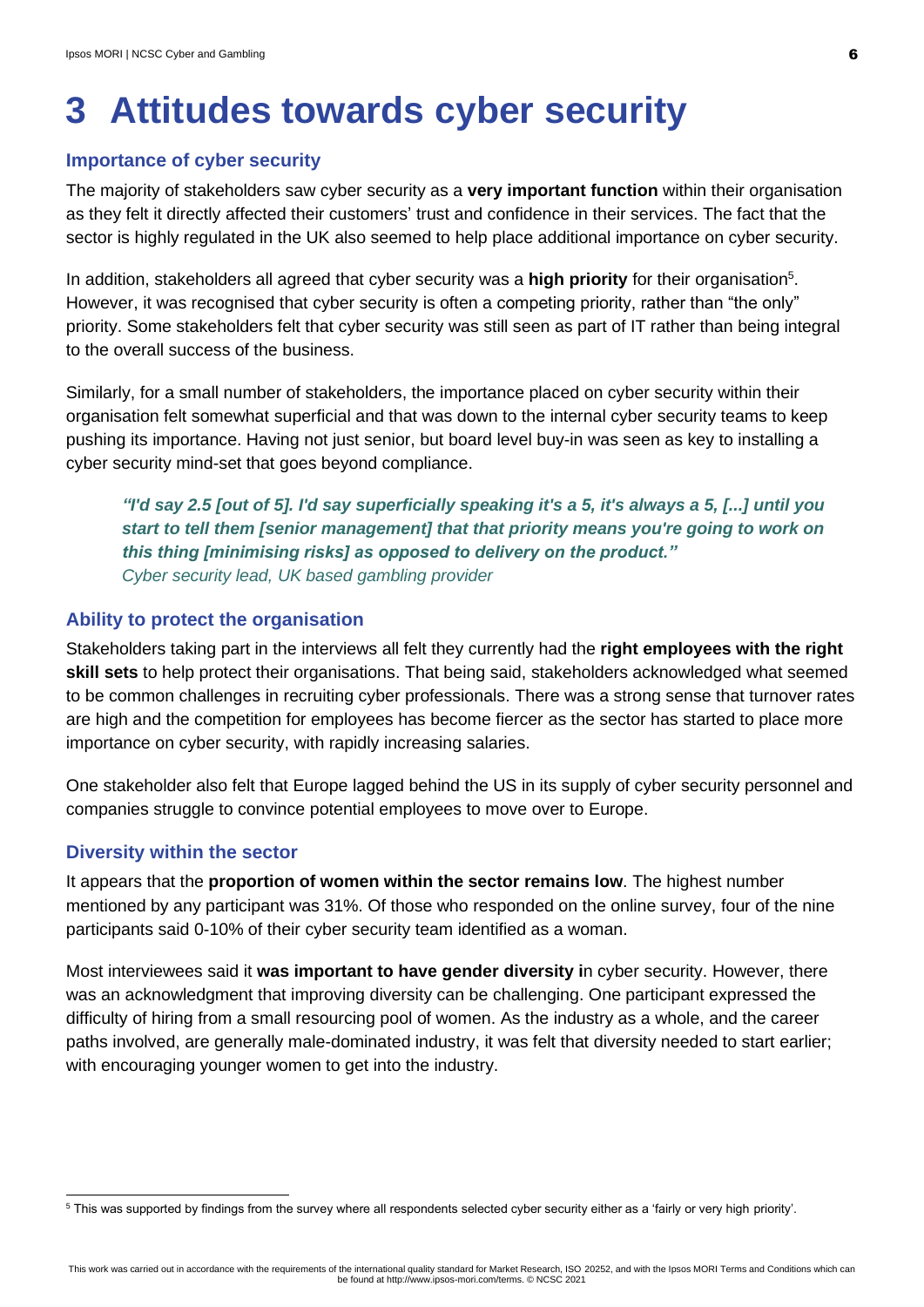*"[The] gambling sector is very male orientated anyway, so getting women that want to work for a gambling organisation and also are interested in cyber security, there's not that many people around that would want to sit in such a male-dominated department in a male-dominated industry. A lot of women they don't really want to work in that sort of organisation.... You try and address it by numbers, where really you need to make sure that the younger people are interested and they can grow the skills there, because you can't force people to want to work in IT." Cyber security lead, UK based betting provider*

It is important to note that not everyone agreed on the importance of diversity; some stakeholders felt it was more about having the right people with the right skills rather than gender diversity.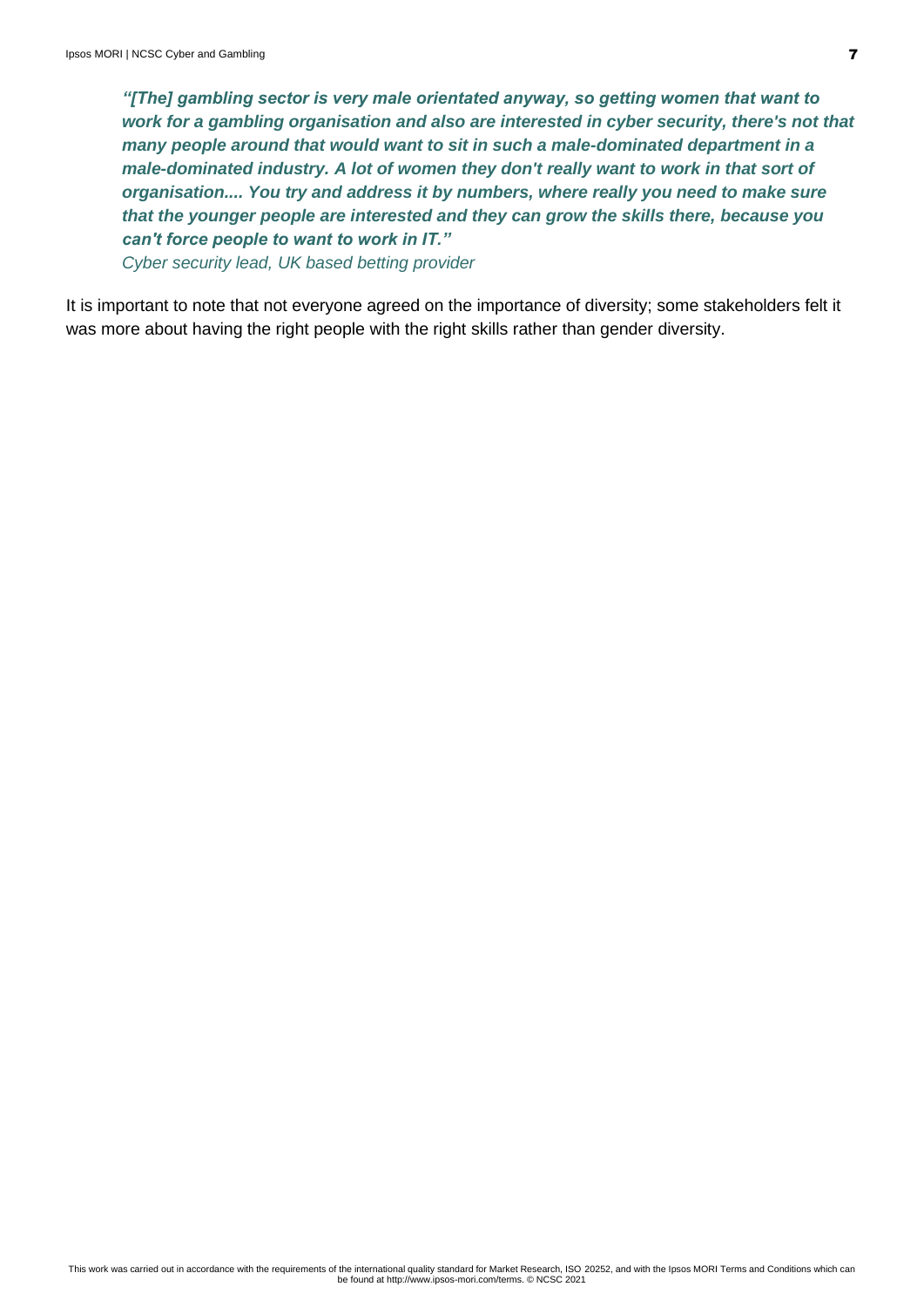### <span id="page-7-0"></span>**4 Threat overview**

#### <span id="page-7-1"></span>**Perceived levels of threat**

The **perceived level of threat from cyber attacks to gambling and betting organisations was mixed**; while the majority indicated their organisation had suffered some kind of cyber incident in the past 12-months, none of the attacks were seen as substantial. Recent incidents mentioned by the stakeholders all involved low-level credential stuffing or privacy related incidents and distributed denialof-service (DDoS) attacks that were part of mass campaigns.

The results from the online survey paint an even more mixed picture, with equal proportions indicating no incidents and between 10-100 incidents in the past 12-months. Overall, five out of nine respondents claim they suffered some incidents in the last year, while four out of nine did not experience any incidents or were not aware of any. This seems to be broadly in line with incident levels across general UK business in 2020<sup>6</sup>.

Some stakeholders did indicate an increase in attacks over the past year, especially at the beginning of the Covid-19 pandemic. However, stakeholders generally felt that the overall threat level to organisations in the UK gambling and betting sector had **remained the same regardless of the pandemic**. That being said, there was a strong sense that attacks are constantly evolving and becoming more targeted – especially in regard to ransomware (see below):

*"I don't think the overall level of threat has changed. I think it's moved on. I think it's become more of a challenge to organisations that didn't have the technical architecture and setup for remote working. We de-scoped what we did, so it wasn't so much of a challenge for us. I think the general threat's moved on, as it always does, regardless of the pandemic. I think ransomware attacks are more problematic now than they were 12 months ago for sure [..] other things have been pretty static." Cyber security lead, UK based gambling provider* 

Of those survey respondents who experienced a recent cyber attack, all reported they had experienced hacking or attempted hacking of online user accounts as well as attacks to take down their website, applications or online services. This was closely followed by computers becoming infected with other viruses, spyware or malware and staff receiving fraudulent emails, voice calls or text messages.

#### <span id="page-7-2"></span>**Key threats to the sector**

#### <span id="page-7-3"></span>**4.1 Credential stuffing**

Credential stuffing describes a cyber attack by which hackers use fraudulently gained valid combinations such as username and password from one compromised site to access other sites. The primary motivation behind credential stuffing is usually financial.

Credential stuffing appears to be the most prominent and commonplace cyber attack experienced by IT professionals within the gambling and lottery sector but – similar to DDoS (below) – tends to be seen as

<sup>6</sup> According to the DCMS 2020 Cyber Breaches survey, almost half of businesses (46%) report having cyber security breaches or attacks in the last 12 months. Like previous years, this is higher among medium businesses (68%) and large businesses (75%). https://www.gov.uk/government/statistics/cyber security-breaches-survey-2020/cyber security-breaches-survey-2020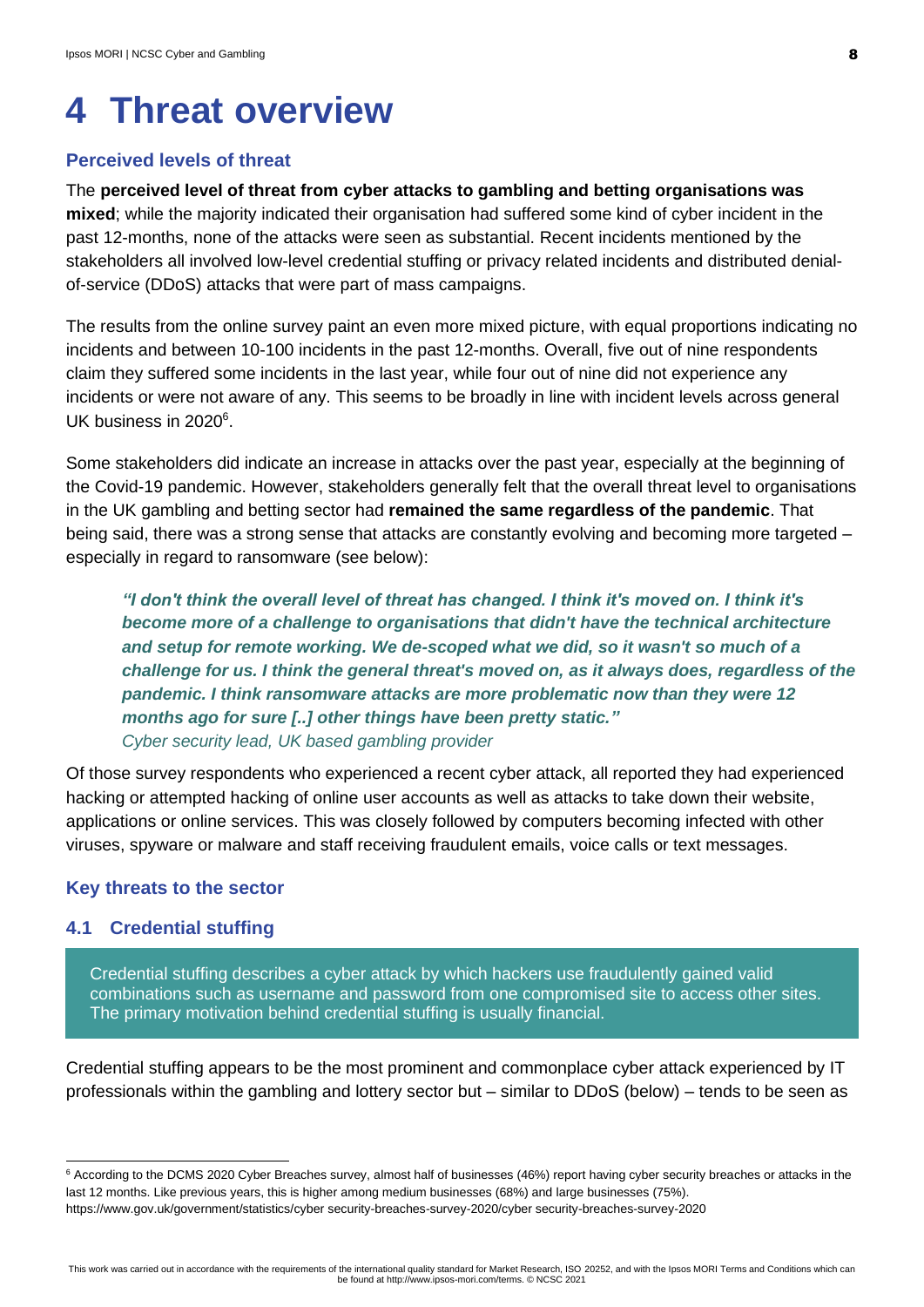having only limited impact on the organisation at large. The key concern stakeholders held about credential stuffing was around reputational damage if service user's details are compromised.

*"It's not like it's [credential stuffing] cost-neutral, but in the grand scheme of things, it's pretty negligible, direct financial cost, even though it's clearly an impact on the player concerned."*

*Cyber security lead, UK based gambling provider* 

#### <span id="page-8-0"></span>**4.2 DDoS attacks**

DDoS describes a cyber attack designed to render the targeted service inaccessible to users. In the gaming and betting sector this would translate into users being unable to play games online or place bets while a DDoS attack is under way. The primary motivation behind DDoS attacks is usually to create reputational damage to a site but can also be financial when combined with request for payment to end the attacks.

DDoS was mentioned frequently in the interviews, and it seems that the Covid-19 pandemic led to an increase in attacks in early 2020 driven by a combination of boredom and opportunisms.

While cited as a frequent occurrence within the sector, the impact of DDoS was seen as limited to additional staff time required to end the attacks. Although as one stakeholder pointed out that "any incident that requires remediation actions is always going have an impact on delivery."

*"There was a 600% increase in incidents that we experienced for about 6-8 week period. That was quite a lot of extra work for my team, we didn't have any issues working from home, everyone's been great, but just that increase in workload was quite a lot for a short period of time, but it's all calmed down since. I do think when it first happened, there was obviously a lot of interest, and people were testing out whether people had the same controls when people were working from home as they were in the office, so we've been quite lucky in that respect."*

*Cyber security lead, UK based betting provider*

#### <span id="page-8-1"></span>**4.3 Phishing**

Phishing describes a type of social engineering where attackers trick users into doing 'the wrong thing', such as clicking a bad link that will download malware, or direct them to a dodgy website.

Phishing can be conducted via a text message, social media, or by phone, but is mainly used to describe attacks that arrive by email.

While mentioned as a frequent type of attack, stakeholders overall felt that their organisations had controls and processes in place to deal with phishing attacks, putting them in a good position to deal with additional challenges such as remote working: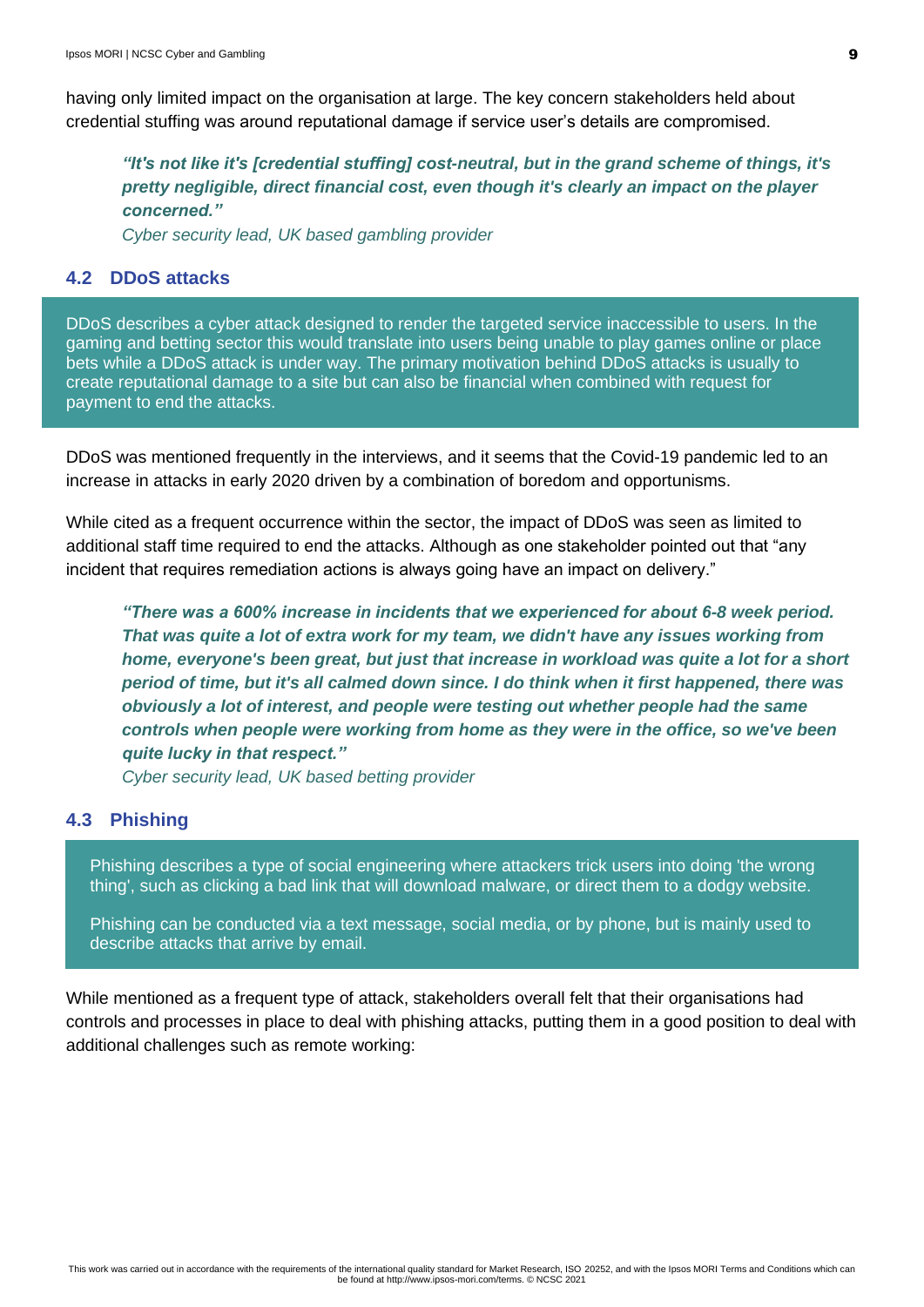*"Phishing [is the biggest threat], although we do have very good controls in place, obviously it relies on a human. If someone is going to click on that link or enter their credentials, there's only so much monitoring we can put in place, so we have had accounts, Office 365 accounts become compromised, and it's then once that compromise has happened, how much further they can get in the organisation just by compromising further accounts. So, I think that's probably our biggest issue really." Cyber security lead, UK based betting provider*

*"The best thing we did was we employed a report phishing button, and when people were receiving external mail in the subject, it tags it with external and then just general awareness around, please if you see something report it, even if you, we get a lot of misreports that are just spam or whatever, but I'd much rather them over-report than not report that one."*

*Cyber security lead, UK based betting provider*

#### <span id="page-9-0"></span>**4.4 Ransomware**

Ransomware describes a type of malware that prevents individuals or organisations from accessing their computer. Attackers will then usually ask for a payment to them in order to unlock the affected computer.

While ransomware was not as frequently mentioned as other types of attacks, stakeholders voiced concerns that it presents the **most severe threat to organisations**; both in terms of ability to defend themselves against a possible attack and in terms of potential impact. Some stakeholders reported that ransomware attacks had become more targeted, better planned and more aggressive in their demands for pay-out.

*"I think the sophistication is notably different to 12 months ago. Attacks are harder to detect than they were. The higher-end attacks, things like less commodity attacks are more thought through and planned. And I think people have realised that some companies are paying up and so, there's a lower barrier to entry than other types of attacks and frauds. And it can all be done remotely." Cyber security lead, UK based gambling provider* 

*"The evolution of ransomware is extremely troubling and the abilities of groups like Ryuk, are phenomenally forward-thinking. So, it's an area of great concern […] the level of catastrophe that can occur as an outcome of being compromised if you're targeted by one of these groups. And if you follow the timeline of their attacks to some of the targets that they had, the speed with which they're able to accomplish their tasks was phenomenal, and the ability, even if you had an extremely strong set of controls and proactive CCERT or SOC internally that was able to identify and start to interdict, it's too late [..] you are at their whim once they've done their job. They probably extracted phenomenal amounts of data and they've also encrypted your data so there's no real way out of it even if you're paying the ransoms to unlock it all. So yes, extremely troubling, it's not the same as it was 5 years ago, it is extremely targeted, professional, fast and devastating." Cyber security lead, UK Online gambling operator*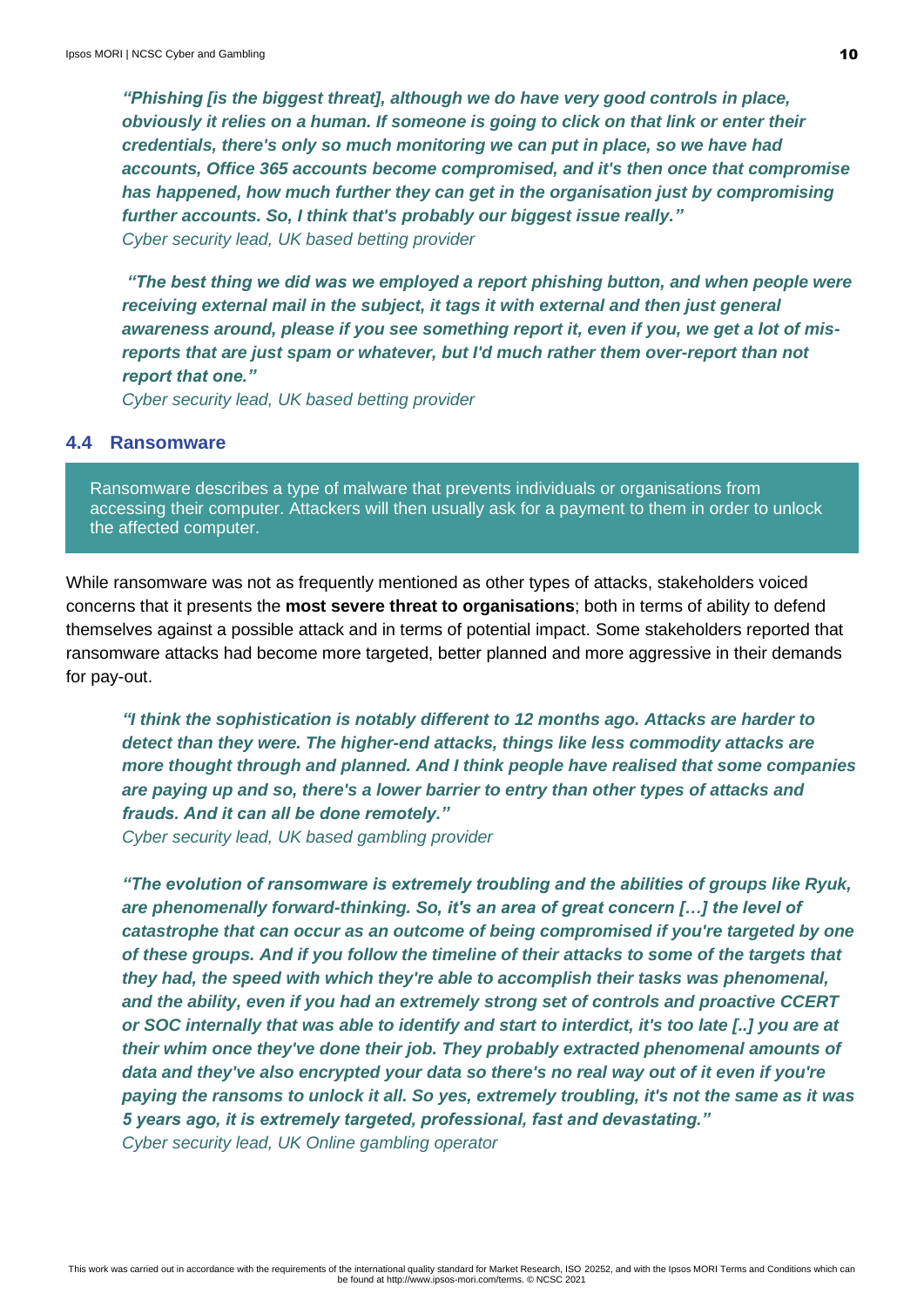#### <span id="page-10-0"></span>**4.5 Other sector specific threats**

A small number of stakeholders also mentioned the threat of game manipulation and insider-enabled attacks. Both were seen as potentially damaging to the reputation of the service provider, but neither had occurred against the organisations of the stakeholders we spoke to in the past 12-months.

#### <span id="page-10-1"></span>**Impact of attacks**

Overall, stakeholders felt that the **impact of cyber attacks experienced in the last year – especially in financial terms – was quite limited**; while the majority of interviewed organisations did experience a number of incidents, recent attacks were mostly seen as low-level attacks which could be fought off with pre-existing controls and mitigation strategies.

When thinking about the potential impact of a successful attack, the key concern voiced by stakeholders was around **loss of reputation**. This was particularly pertinent for public organisations who felt a strong responsibility, not only towards their customers, but also their shareholders. This was heightened by the feeling that the public perception of the gambling and lottery sector is inherently low:

*"Had the attacks been successful, it would have impacted the reputation of the company. That would have had a substantial impact, where we'd have to pay some losses as a result of that. In certain cases, we would have had to go out to customers, let them know that something had happened with the account, for instance. So, had the attacks been successful, it would have had a substantial impact on our organisation."* Cyber security lead, *UK based betting and gambling provider*

*"[…] in the gambling industry. […], we're never starting from the moral high ground, in the gambling industry. So, people have a low opinion, anything bad happens, it's us that are going to get the blame for it." Cyber security lead, UK based betting provider*

#### <span id="page-10-2"></span>**Future threats**

Survey respondents were asked about key threats to the betting and gambling sector in the next 2-3 years. Predictions were very varied and included:

- Increasing level and sophistication of cyber security attacks;
- Manipulation of gaming outcomes;
- Insider attacks;
- **·** Intrusion attacks:
- Employees subjected to a greater amount of social engineering/phishing as part of simplifying the infiltration/exploitation of the organisation;
- Attacks on external systems such as finance and payment systems;
- Financial/ organised crime actors targeting the sector through hacking or malware with an emphasis on ransomware;
- Threat actors will hone in on containerised/cloud infrastructure;
- DDoS bitcoin extortion and credential stuffing will continue to be prolific but as equally unsuccessful;
- Threat actors developing more advanced attack tactics e.g. using Internet of Things (IoT) to increase DDoS attacks or Artificial Intelligence (AI) via verified accounts;
- Changes in gambling regulatory framework/ regulatory headwinds;
- Data loss.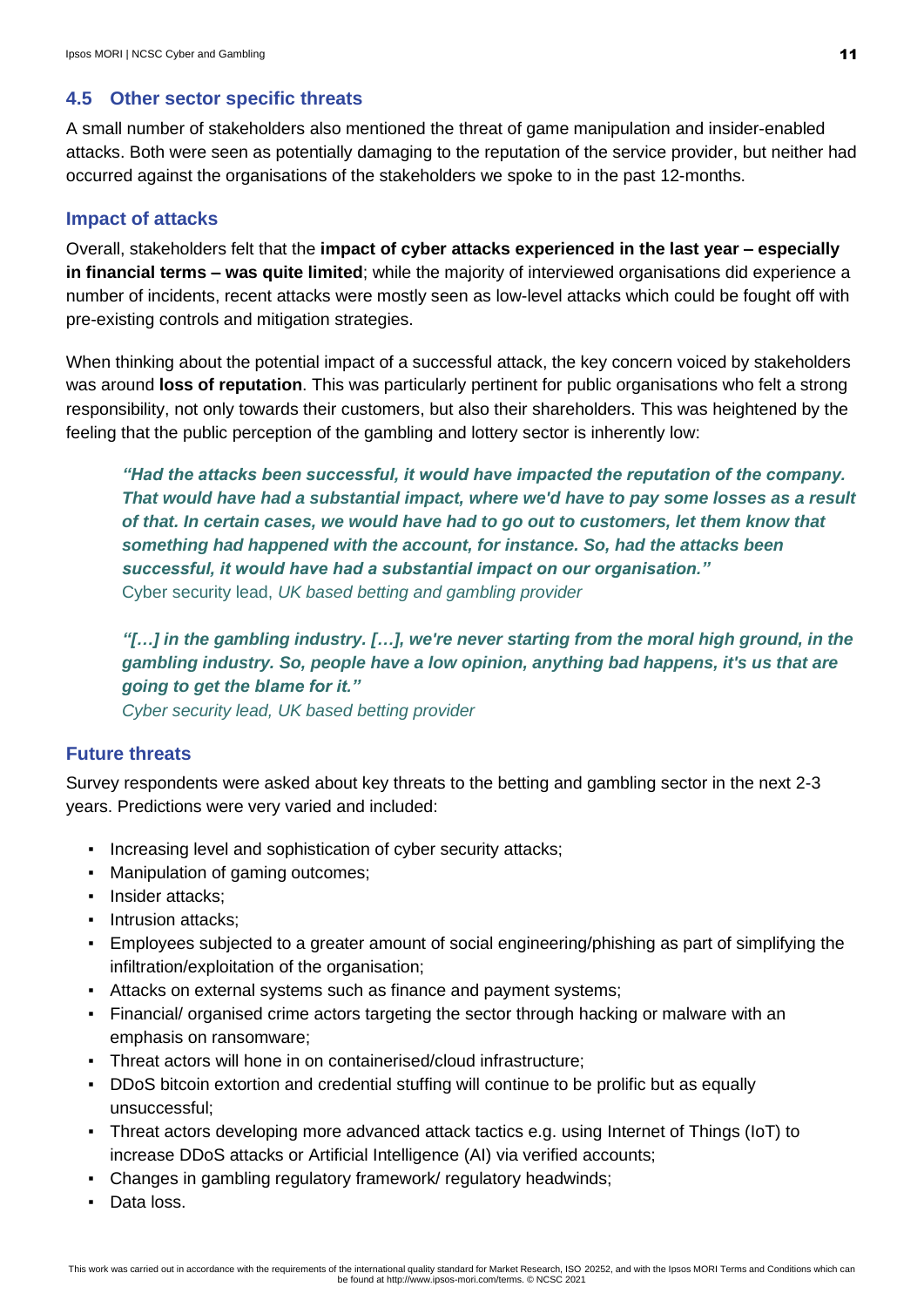### <span id="page-11-0"></span>**5 Levels of preparedness**

#### <span id="page-11-1"></span>**Overall levels of preparedness**

Overall, stakeholders felt **well prepared to deal with cyber attacks**. There was a strong sense that - as organisations with a big online presence and well equipped and dedicated cyber security teams - they were in a good position to protect themselves against cyber attacks and effectively deal with any ongoing incidents. This finding is supported by the result from the online survey, where the majority of respondents (8 out of 9) agree<sup>7</sup> that their organisation has sufficient preventative, detective and corrective controls in place to help protect, mitigate and respond to cyber attacks.

The key challenges for preparedness raised by stakeholders were around ensuring that cyber security was taken into **consideration at every step of the product development**, as well as ensuring that there is better ownership of risks across the board:

*"I think we're very good at identifying risks, the architecture team are very good at highlighting risks and so are the Operational Team, the issue is the ownership of those risks and making sure they're either accepted because they're within our risk appetite or we're working on resolving them. So, because people have so many product features to develop, sometimes the security parts, the lower-risk security things don't get worked on. So, it's about making sure the people that own those risks understand them and get their teams working on them, I think that's where we need to focus on." Cyber security lead, UK based betting provider*

Stakeholders also raised the unique challenges around being prepared to deal with cyber attacks during the COVID-19 pandemic, with large proportions of the workforce working from home on a regular basis. However, stakeholders predominantly felt their organisations had been able to react to the new circumstances quickly and efficiently; even if they had had limited prior experience of mass remote working. Stakeholders predominately felt that their organisations already had effective measures in place to address risks associated with remote working, such as specific employee awareness training or having a Virtual Private Network (VPN).

*"We relied on the office as a secure environment, so we've had to make a lot of concessions very quickly, to allow people to freely work from home. Over the past year we've been adapting the controls, so now we have good confidence [that we are] protecting those employees that are working out there instead of in the office." Cyber security lead, UK based betting and gambling provider*

#### <span id="page-11-2"></span>**Employee awareness and knowledge of cyber security**

When asked about the awareness and knowledge of all employees (including those not directly involved with cyber security) to identify, respond and report cyber security threat or incident; stakeholders and survey respondents alike agreed that they were **generally well equipped to deal with cyber security threats**. Most of the organisations we spoke to for the qualitative research reported that their organisations had spent substantial time and effort raising cross-company awareness of cyber security risks and educating employees on how to protect themselves. Many of the organisations used a mix of (mandatory) training courses as well as fictitious phishing campaigns to test and improve the resilience

<sup>7</sup> Based on Top-Two-Box measure of "Strongly" and "Tend to" agree

This work was carried out in accordance with the requirements of the international quality standard for Market Research, ISO 20252, and with the Ipsos MORI Terms and Conditions which can be found at http://www.ipsos-mori.com/terms. © NCSC 2021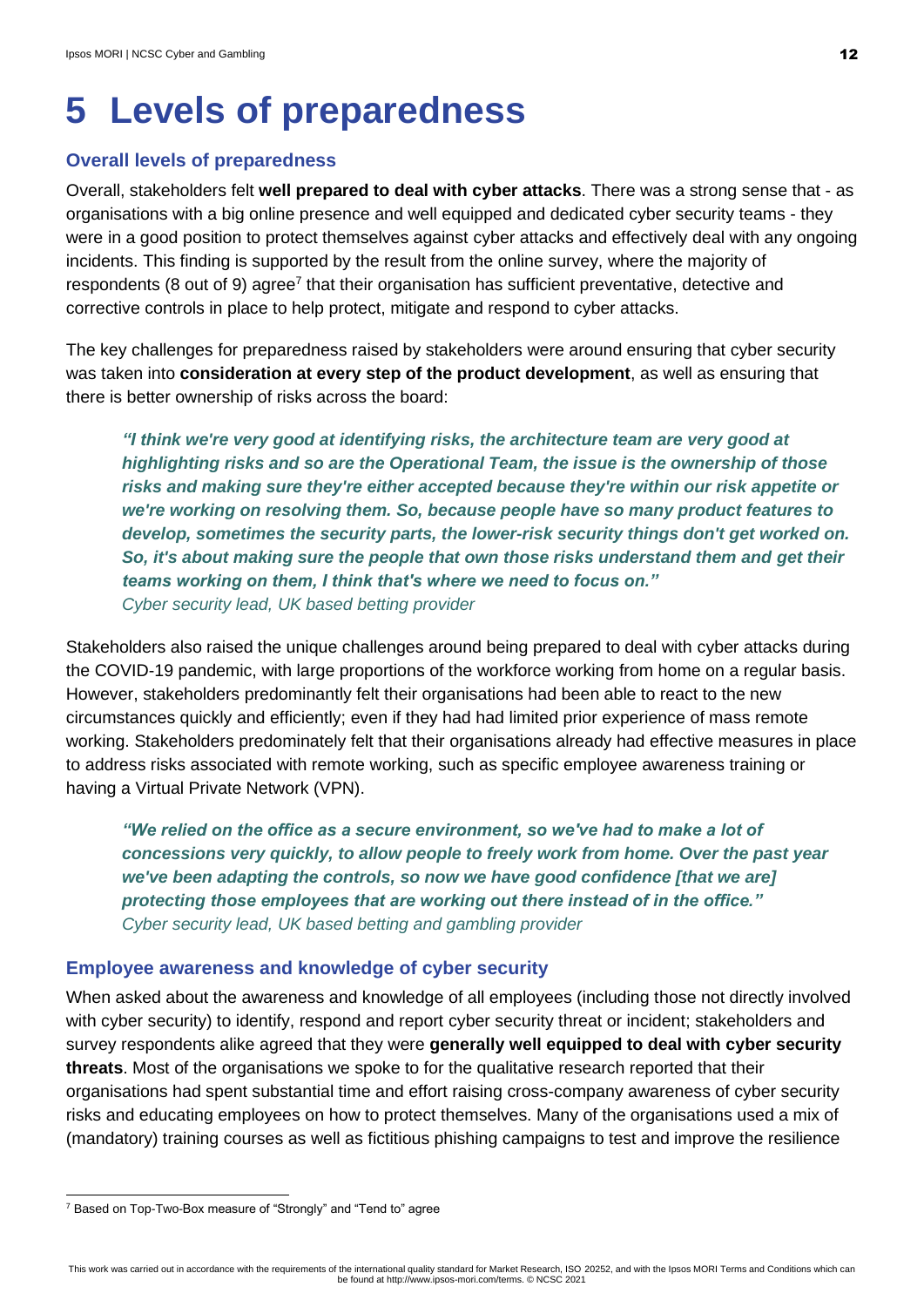of the wider workforce. There was also an emphasis on communicating those findings across the organisation in order to create buy-in and creating reporting tools that are quick and easy to use.

There was consensus among stakeholders that a top-down approach to cyber security i.e. where cyber security is implemented and promoted from the top is crucial in creating a cyber security mind-set:

*"The biggest thing is incorporating it through top-down management, and that's the hardest thing to achieve [... ]. Everything else apart from that, the softer skills of just making sure you don't click on emails, everything else, I think it's an important component but it's not integral."*

*Cyber security lead, UK Online gambling operator* 

Within the qualitative sample, organisations that started out as tech start-ups were more likely to say that their senior leadership teams were fully aligned on cyber security.

#### <span id="page-12-0"></span>**Value of cyber security insurances**

Feelings were **mixed about the value of cyber security insurances**. The majority of interviewed organisations already had a policy to transfer some of their cyber security risks or were currently considering it. The main reasons organisations used a cyber security insurance policy was for financial protection and to provide reassurance to their shareholders and customers.

*"We do it because we're a publicly traded company. We owe it to our shareholders, it's not an option. From a practical perspective, I think it's good. As the threats are growing, cyber security, it's all about risk management, you can never protect everything at all times. So, sometimes you'll fail. Having cyber security insurance is a good fall-back mechanism for your key risks, so I think they're useful."*

*Cyber security lead, UK based betting and gambling provider*

However, in line with findings from the online survey<sup>8</sup>, views differed on the usefulness of the policies. Stakeholders generally felt that insurance policies were useful in protecting the organisation against financial risk but not against other risks such as loss of reputation:

*"[The cyber security] insurance protects against financial risk, we had penalties from ISPs, from our DNS provider, we were getting penalties for burst charges, there was loss of revenue, there were all these other things that we had to cover, so we got a percentage of that money back through insurance, but it's not protecting against any of the other kinds of risk. It doesn't solve any of the reputational risk or that kind of thing...We'll be the ones in the headline."*

*Cyber security lead, UK based betting provider*

In addition, some stakeholders also felt that in order to get the most out of the insurance policy, the organisation had to spend substantial time and resource reviewing the policy and ensuring that it would provide adequate cover in case of a breach.

<sup>&</sup>lt;sup>8</sup> 7 out of 9 respondents selected they either had a cyber security insurance in place or were considering it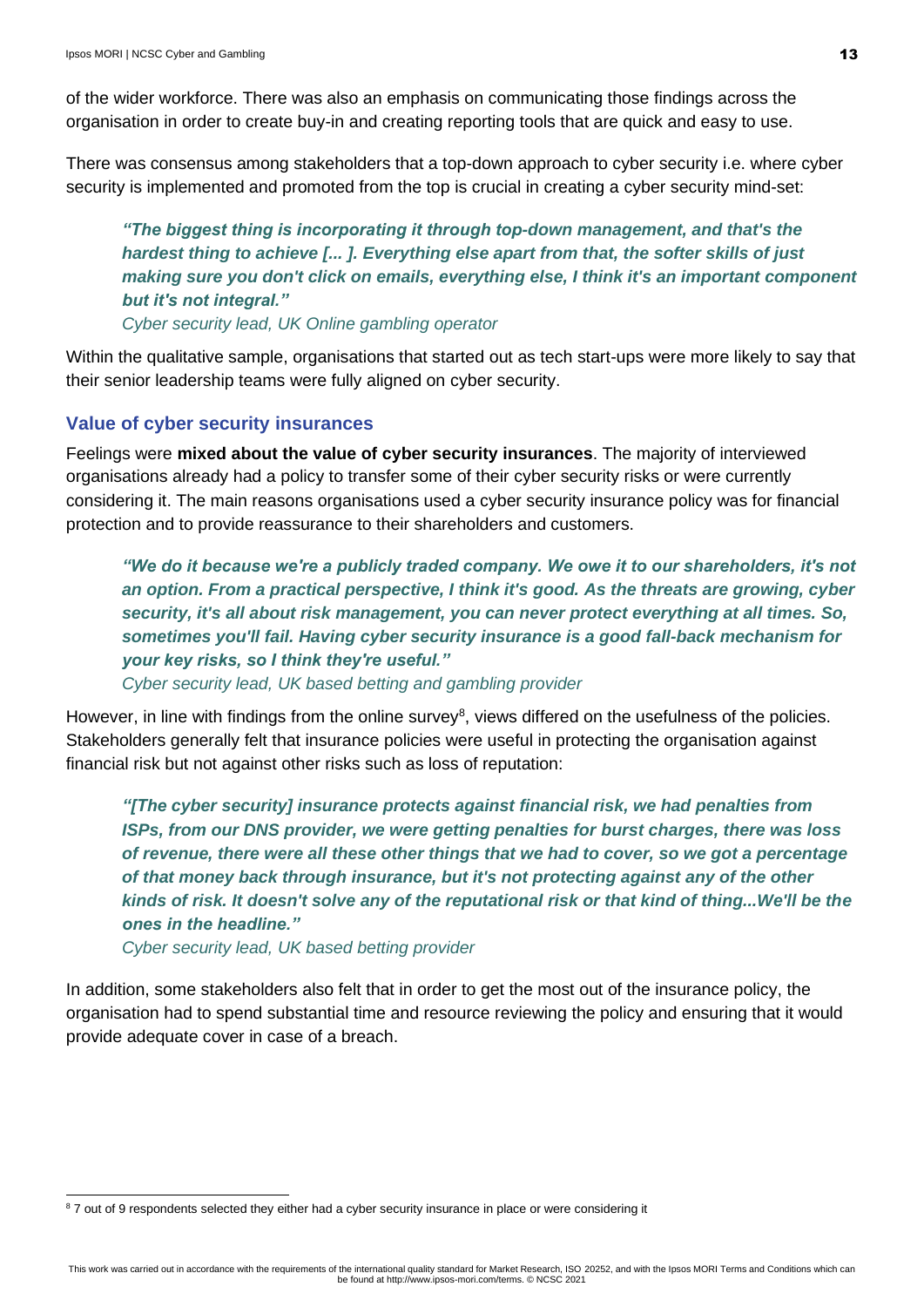## <span id="page-13-0"></span>**6 Third party & supply chain management**

#### <span id="page-13-1"></span>**Reliance of third parties**

All of the organisations taking part in the research reported **using a large number of third parties in order to provide their services**, ranging from approx. 75 to 10,000.

However, stakeholders **differed in their opinions of how reliant their organisations are** on third parties, which was also reflected in the survey responses. Organisations that host a lot of third party games and betting services felt they are quite heavily reliant on those suppliers, as the majority of their customer content comes from third parties. Other organisations tried to limit their reliance of suppliers by keeping as much of their development efforts in house as possible.

*"In this industry, a lot of the underlying games themselves are delivered from third parties. We apply brands on top of that. We obviously develop some platforms ourselves to do games, but a lot of it is relying on those third parties. It creates a difficult position because there is a level of monopolisation there. I mean, obviously you have to rely on these particular people. When you're relying on somebody that has much leverage that reduces your ability to start to demand controls or access to data or right to audit and things like that."*

*Cyber security lead, UK Online gambling operator* 

*"As an organisation, we try to do as much as we can in-house. If all of our suppliers disappeared, it would have an impact of maybe 30% of our business, but that's about it." Cyber security lead, UK Online gambling operator* 

#### <span id="page-13-2"></span>**Key risks associated with third parties**

There were a number of key risks associated with third parties. Main concerns raised by stakeholders were around the confidentiality of user data, as well as the possibility for cyber attacks on their own organisation if a third-party product or service was compromised.

Stakeholders also flagged that, in the wake of the SolarWinds hack (see below), large providers are often not seen as suppliers and are therefore not always vetted by their organisation in the same way smaller organisations might be.

There were mixed views on how aware senior management can be about risks posed by third parties. While some stakeholders felt that widely publicised attacks such as the SolarWinds incident helped to raise awareness of third party risks, the overarching feeling was that senior managers tend to be more focused on commercial aspects and compliance than mitigation of risk: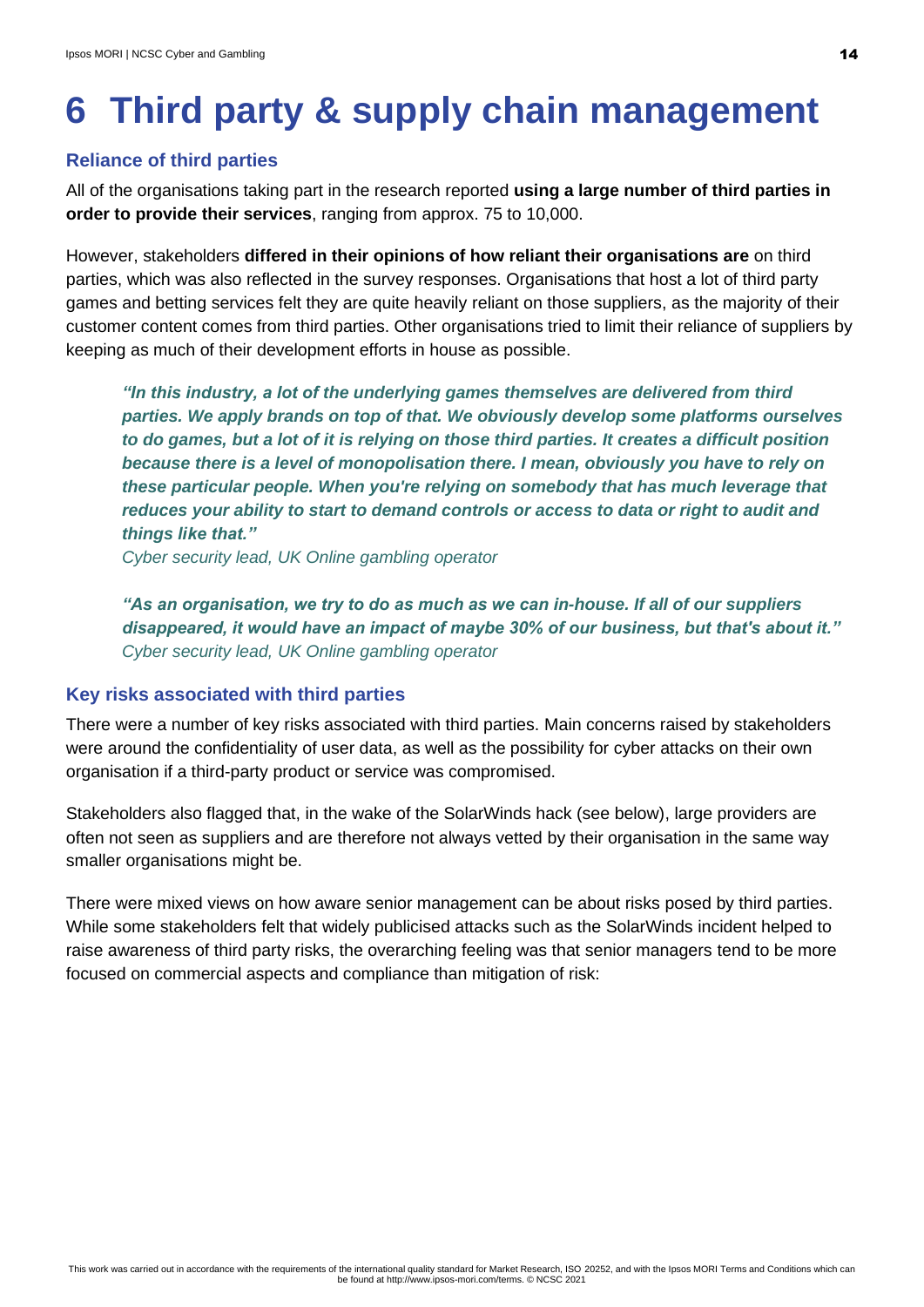*"[Risks posed by third parties/ supply chains] it's talked a lot about [..] in industry about supply-chain risk and also just in the public media after Solar Winds and other examples, where it's a big issue for business. And when it gets talked about a lot in industry, that tends to help us raise-, senior management tend to become aware of their own back anyway without us promoting it as a challenge [..]. We've had internal audits specifically focussed on it from our internal audit function. There's been specific conversations about it at the board level [..] I think the challenge we've got, as do others [...] is that it's [audits are] great for compliance but it's not really mitigating risks." Cyber security lead, UK based gambling provider* 

That being said, stakeholders generally felt they had the right level of support from their senior management teams and sufficient resources to minimise third party risks, especially in relation to governance and compliance.

#### <span id="page-14-0"></span>**Mitigating strategies**

Stakeholders reported that their organisations use a range of different controls to manage third party risk including:

- Risk assessments
- Contract implementation
- Contract review / renewal or termination
- Corrective actions tracking
- Third party self-assessments
- Performance and compliance reviews, and
- On-boarding processes

The main reasons for implementing these third party controls were: financial (protecting against fines) and as reputational.

Where providers fall under the remit of the Gambling Commission<sup>9</sup> and have to adhere to the same regulations, this was seen as positive, as it provides the organisation with a level of confidence in regard to third party conduct.

#### <span id="page-14-1"></span>**Key barriers**

The key challenges to implementing third-party controls mentioned by participants included: the sheer volume of suppliers; lack of transparency from suppliers; lack of enforceability; and time/ costs associated with assessing third parties:

*"[We] can't do on-site audits for everybody, so we have to get a level of assurance from them and we have to take them at their word for certain things, so that's difficult." Cyber security lead, UK based betting provider*

There was also a sense that "traditional approaches to third party risk management" were good for compliance, but are unable to fully mitigate supply chain risk.

<sup>9</sup> https://www.gamblingcommission.gov.uk/home.aspx

This work was carried out in accordance with the requirements of the international quality standard for Market Research, ISO 20252, and with the Ipsos MORI Terms and Conditions which can be found at http://www.ipsos-mori.com/terms. © NCSC 2021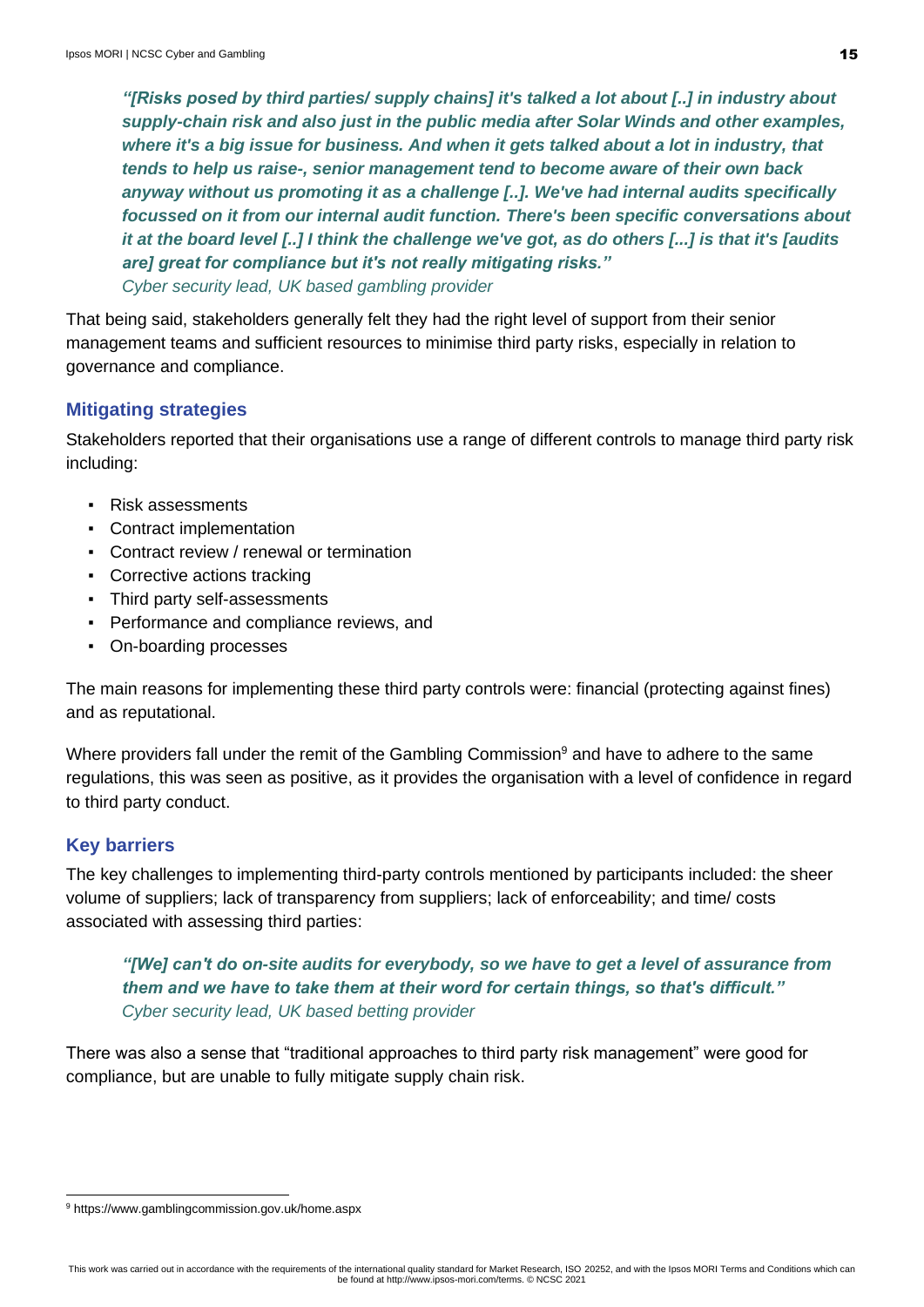#### **SolarWinds hack**

In early 2020, hackers manged to break into US based SolarWind's software system called "Orion", a system that is widely used by companies across the globe to manage their IT resources. The attackers were able to add a malicious code to the software updates which was sent out by SolarWinds and offered the hackers a backdoor to customer's information technology systems. The hackers then used this backdoor to install more malware and we able to infiltrate up to 200 private companies as well as US Government Departments.

The cyber attack on SolarWinds was frequently mentioned by stakeholders as an example of the limitations of third party controls. Although many organisations felt that they had decent controls in place to limit their risk exposure through third parties, these tend to apply to smaller, less established organisations than their own but do not extend to products or services purchased from well-established providers such as SolarWinds or Microsoft. The main reason behind this was that stakeholders felt that they had little or no control in assessing these products.

*"[...] if we look at the Solar Winds breach, they would never have featured as a supplier, they wouldn't, that's a whole different thing. We don't go doing third party assessments on Microsoft if they give us Word for example, it's just that kind of thing doesn't, you go and buy an off-the-shelf product, we don't really count them as a supplier, they aren't counted as a supplier."*

*Cyber security lead, UK based betting provider*

#### <span id="page-15-0"></span>**Fourth party controls**

Controls very rarely extended beyond third party agreements. The main reason for this was the lack of (contractual) relationship with fourth parties and the wider supply chain, as well as a lack of enforceability. Stakeholders also did not see it as their responsibility to audit fourth parties, but rather as the responsibility of the third party to implement their own controls.

The only mitigating factors mentioned were contractual clauses with third parties, obliging them to inform the organisation if they intend to outsource any of their services, as well as ensuring that third parties use a range of different suppliers to minimise risk:

*"We don't really audit fourth parties in the same way that we audit third parties but we do look for systemic risks. What I mean by that is are we putting all our eggs in 1 basket? Do we think we've spread the risk with 5 third parties, but actually they're all using the same fourth party? Actually, if the fourth party goes down, then our cyber resilience is shot. So, we do do some stuff but it's not as mature as our third party coverage." Cyber security lead, UK based gambling provider* 

End of report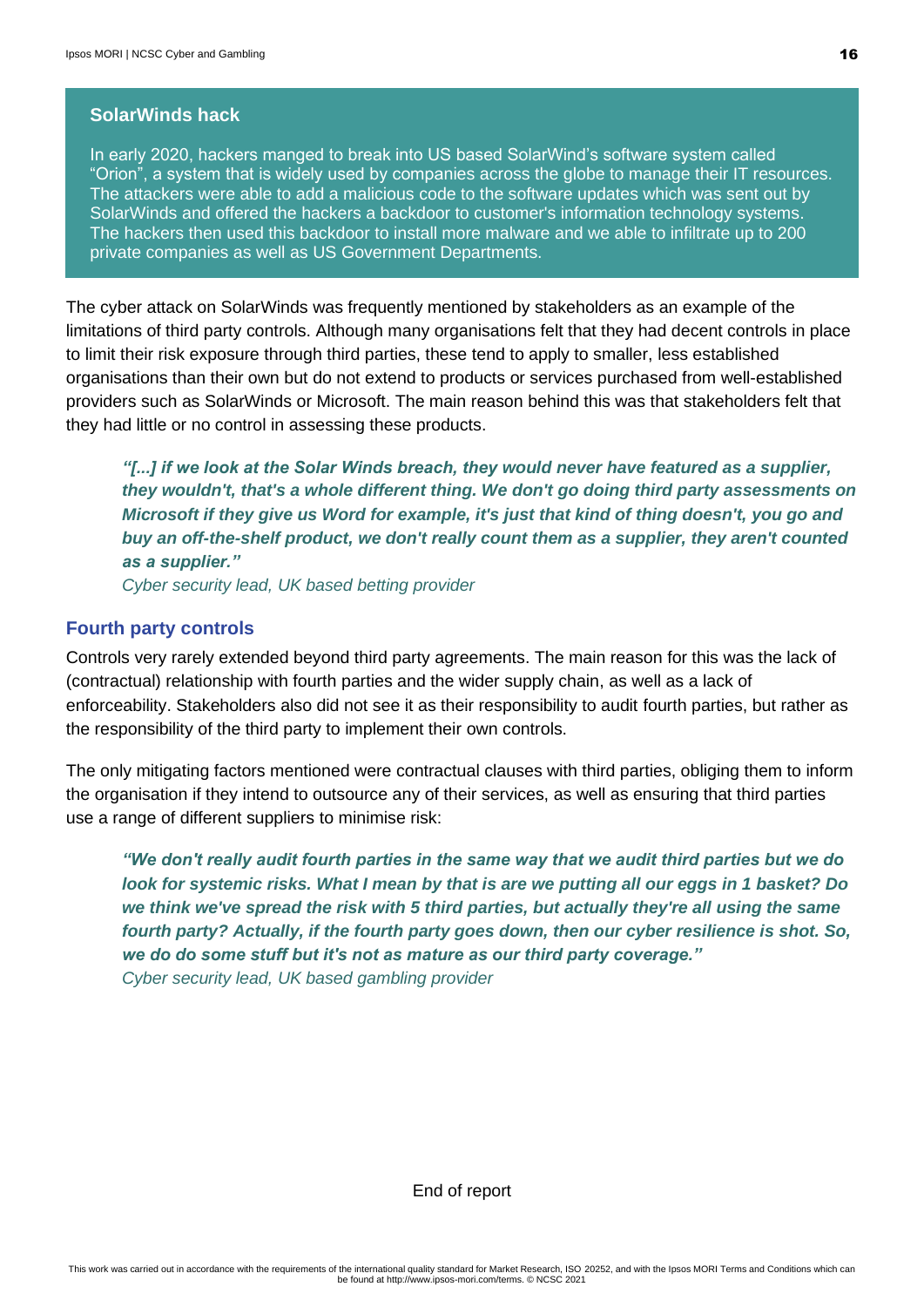### **Our standards and accreditations**

Ipsos MORI's standards and accreditations provide our clients with the peace of mind that they can always depend on us to deliver reliable, sustainable findings. Our focus on quality and continuous improvement means we have embedded a "right first time" approach throughout our organisation.



#### **ISO 20252**

This is the international market research specific standard that supersedes BS 7911/MRQSA and incorporates IQCS (Interviewer Quality Control Scheme). It covers the five stages of a Market Research project. Ipsos MORI was the first company in the world to gain this accreditation.



#### **Market Research Society (MRS) Company Partnership**

By being an MRS Company Partner, Ipsos MORI endorses and supports the core MRS brand values of professionalism, research excellence and business effectiveness, and commits to comply with the MRS Code of Conduct throughout the organisation. We were the first company to sign up to the requirements and self-regulation of the MRS Code. More than 350 companies have followed our lead.



#### **ISO 9001**

This is the international general company standard with a focus on continual improvement through quality management systems. In 1994, we became one of the early adopters of the ISO 9001 business standard.



#### **ISO 27001**

This is the international standard for information security, designed to ensure the selection of adequate and proportionate security controls. Ipsos MORI was the first research company in the UK to be awarded this in August 2008.



#### **The UK General Data Protection Regulation (GDPR) and the UK Data Protection Act (DPA) 2018**

Ipsos MORI is required to comply with the UK GDPR and the UK DPA. It covers the processing of personal data and the protection of privacy.



#### **HMG Cyber Essentials**

This is a government-backed scheme and a key deliverable of the UK's National Cyber Security Programme. Ipsos MORI was assessment-validated for Cyber Essentials certification in 2016. Cyber Essentials defines a set of controls which, when properly implemented, provide organisations with basic protection from the most prevalent forms of threat coming from the internet.



#### **Fair Data**

Ipsos MORI is signed up as a "Fair Data" company, agreeing to adhere to 10 core principles. The principles support and complement other standards such as ISOs, and the requirements of Data Protection legislation.